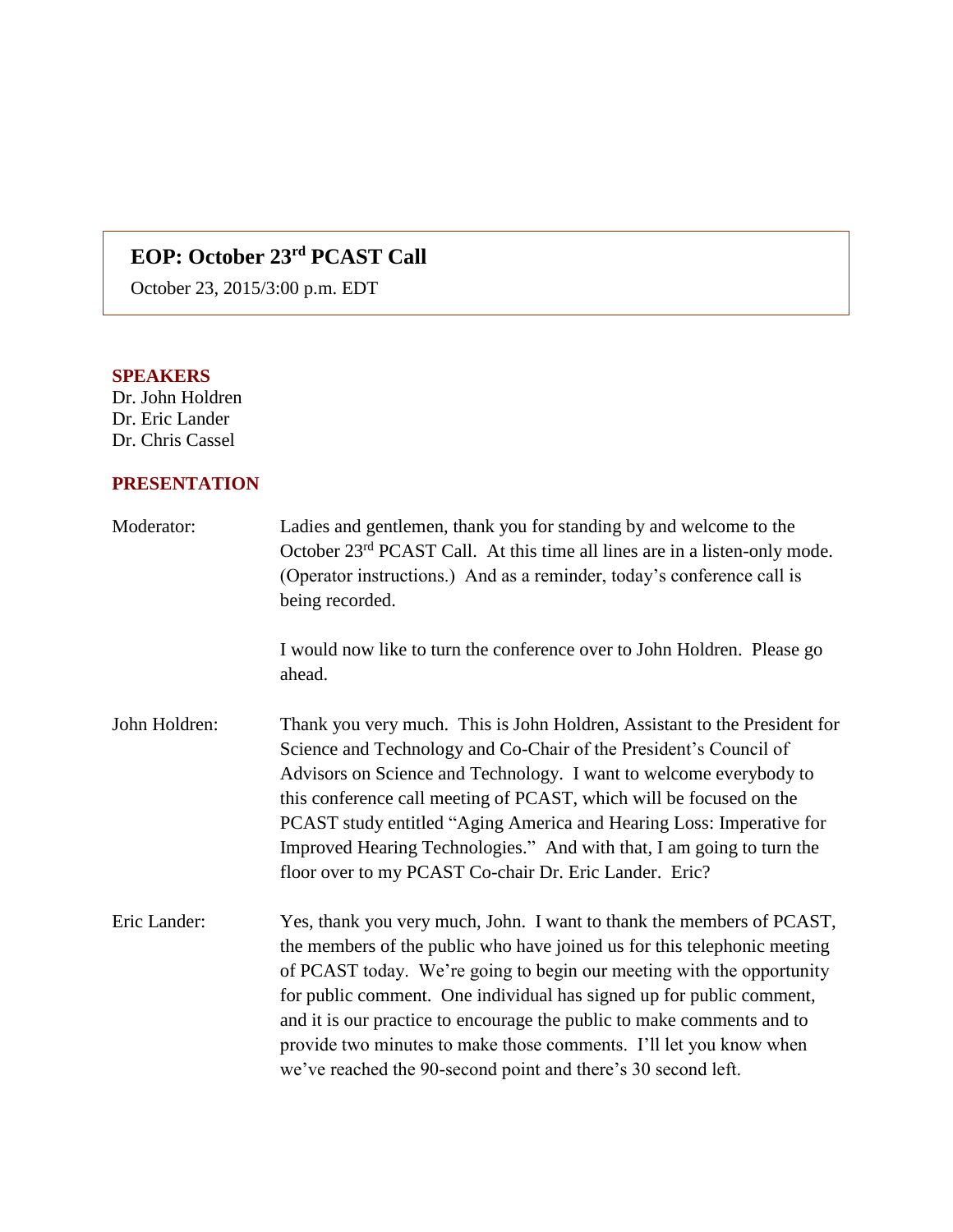We have with us today Mr. Alex Crowley from the National Hearing Test in Bloomington, Indiana. Can we confirm that Mr. Crowley is on the line?

Moderator: And yes, he is on the line, and Mr. Crowley, your line is open.

Eric Lander: Please go ahead, Mr. Crowley.

Alex Crowley: My name is Alex Crowley, speaking on behalf of Charles Watson, Professor Emeritus at Indiana University and principal investigator with the National Hearing Test. People delay an average of eight to ten years before seeking help for their hearing. It's called denial, and it's part why nearly 20 million Americans with hearing loss have never been tested, especially seniors, people in rural communities, and people in lower economic brackets. An NIH working group recognized that what is needed is a convenient, inexpensive or free self administered trustworthy screening test. A telephone administered screening test was developed in the Netherlands and accomplished this goal 11 years ago.

> Versions of that test are now available without charge in nearly every western industrialized country, except the US. The US version of the Dutch test, the National Hearing Test, was developed in 2011 with funding from the NIH and validated in studies at Indiana University and at three hearing centers operated by the Veterans Administration. During a one-month trial in 2014 with minimal promotion, more than 30,000 people took the National Hearing Test, and 81% had significant loss in at least one ear. These were not curiosity seekers.

The strong appeal of the test appears to depend on its being convenient, valid, without commercial ties, and its results are entirely confidential. Follow-up studies have shown that those who fail a screening test are more likely to seek services. The question now is how the test can be made freely and widely available in the US. The price tag is approximately \$1 million.

Eric Lander: Thirty second remaining.

Alex Crowley: Depending on usage. The annual economic impact of untreated hearing loss is said to be between \$50 billion and \$100 billion nationally. The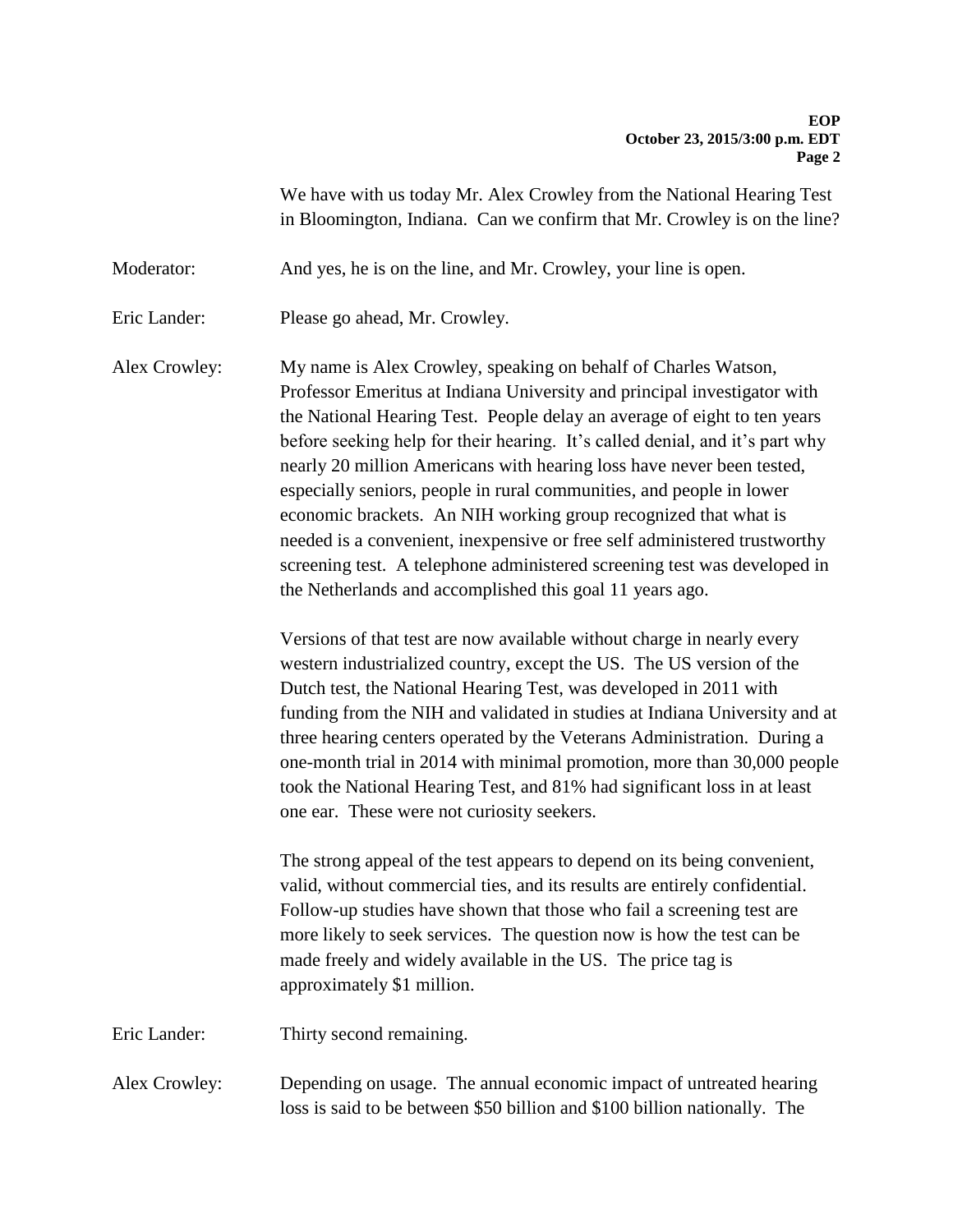|               | scope of the National Hearing Test's benefit to the country and return on<br>investment make it a worthwhile program for government to support. This<br>is not a problem in need of a research solution. It is a problem that<br>research has solved, and the solution can be delivered across ubiquitous<br>technology. This test could for a very small cost lead to improved quality<br>of life for millions of US citizens.                                                                                                                                                                                                                                                                                                                                                                         |
|---------------|---------------------------------------------------------------------------------------------------------------------------------------------------------------------------------------------------------------------------------------------------------------------------------------------------------------------------------------------------------------------------------------------------------------------------------------------------------------------------------------------------------------------------------------------------------------------------------------------------------------------------------------------------------------------------------------------------------------------------------------------------------------------------------------------------------|
| Eric Lander:  | Thank you very much. We really appreciate you're joining us and<br>providing that comment.                                                                                                                                                                                                                                                                                                                                                                                                                                                                                                                                                                                                                                                                                                              |
|               | Very good. So, in fact, very much related to this topic, the next order of<br>business on this PCAST meeting call is the report on technology and<br>hearing that PCAST has been engaged in for some time. At our last<br>PCAST meeting and public session, we discussed the progress on that<br>report and received a description from PCAST member Chris Cassel about<br>where that study was. The preliminary conclusions were shared, and<br>we're now at the point, I understand, where Chris and her working group<br>have a report that they wish to present for approval to PCAST, and we<br>would on this call have Chris now present about the report. We'll turn to<br>PCAST members for questions, and then we will be in a position to vote<br>to approve this report if PCAST so decides. |
|               | So, I'm going to turn it over to my colleague, Chris Cassel, to lead us<br>through.                                                                                                                                                                                                                                                                                                                                                                                                                                                                                                                                                                                                                                                                                                                     |
| Chris Cassel: | Thank you, Eric, and the PCAST members will be familiar with most of<br>this, so I think we can go through it fairly quickly. For the public<br>members who are dialing in, the slides are available on the PCAST<br>website.                                                                                                                                                                                                                                                                                                                                                                                                                                                                                                                                                                           |
|               | So, the scope of this study I want to point out is part of a larger study that<br>PCAST is doing on ways that technology can help us all function better<br>and be healthier as we age, but we recognize the timely opportunity to<br>look specifically at the hearing issue, and that's what this letter report is<br>aimed to do. People need to be clear that this is intended to address the<br>problem of age-related mild to moderate bilateral hearing loss, the most<br>common cause of hearing problems in the country and does not include<br>the hearing loss that occurs in children or adults with very severe hearing                                                                                                                                                                     |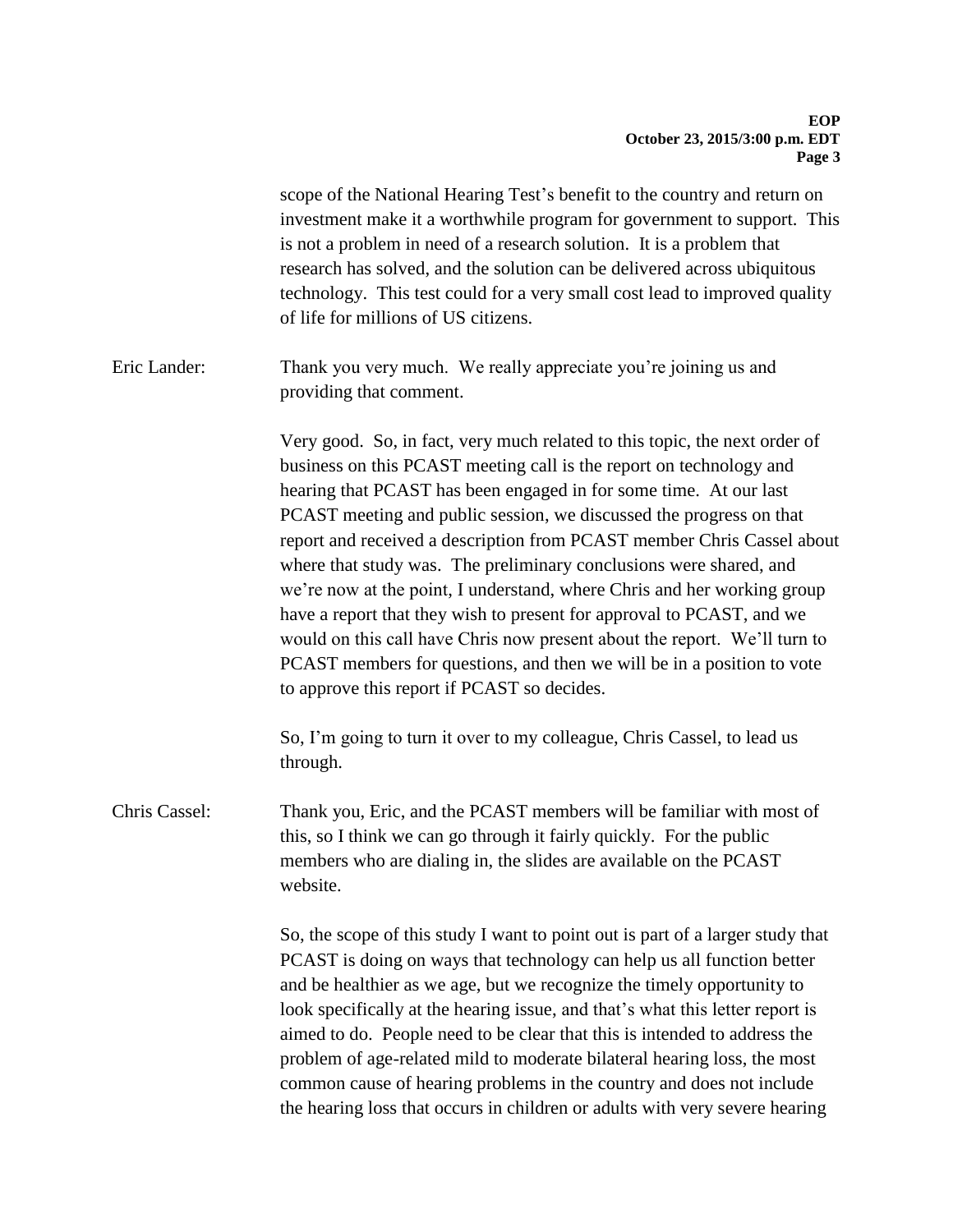loss or with red flag conditions such as unilateral or other symptoms that go along with it.

I want to turn to the slide that shows my coach here, Ed Penhoet, and thank Ed, who's on the call for his support and participation and leadership throughout the process. And you can see there a number of PCAST members who are part of the technology group and also the wonderful staff of PCAST, but I particularly want to recognize Ashley Predith, who has put in an enormous amount of wonderful work and support into this report.

So, moving on. The background, as actually we just heard from our public comment is that hearing loss is a major problem for older people in the United States. Somewhere around 30 million people have difficulty hearing now, and it's associated with social isolation, with worsening dementia, with falls, with depression. And increasingly as people are healthier as they age and they can and want to or need to continue working, it's a major barrier for people staying active in the workforce as well, so there's a whole lot of reasons why there's huge both social and health-related impact to hearing loss.

In people over the age of 60, nearly half of people have some kind of hearing loss, and that number as we all are looking forward to living long, the number of people who suffer from this problem is only going to grow to between 46 million and 82 million people between 2014 and 2040. And right now very, very few people even seek help or get help for their hearing loss, roughly 15% to 30% depending on what numbers you use, and even that's hard to tell because it is so widely underreported.

So, the next slide is what are the major barriers? Why aren't people seeking help for this condition? There are number of them. The major one that PCAST found though is the high cost, and we hear this all the time that if the average cost is \$2,400 per hearing aid, most people need two, and that's average, so many of them cost much, much more and Medicare and most insurance companies don't cover this fully. Medicare doesn't cover it at all, so most people pay out of pocket. And innovation, unlike other areas of electronics and scientific progress in electronics, innovation has not driven the cost down.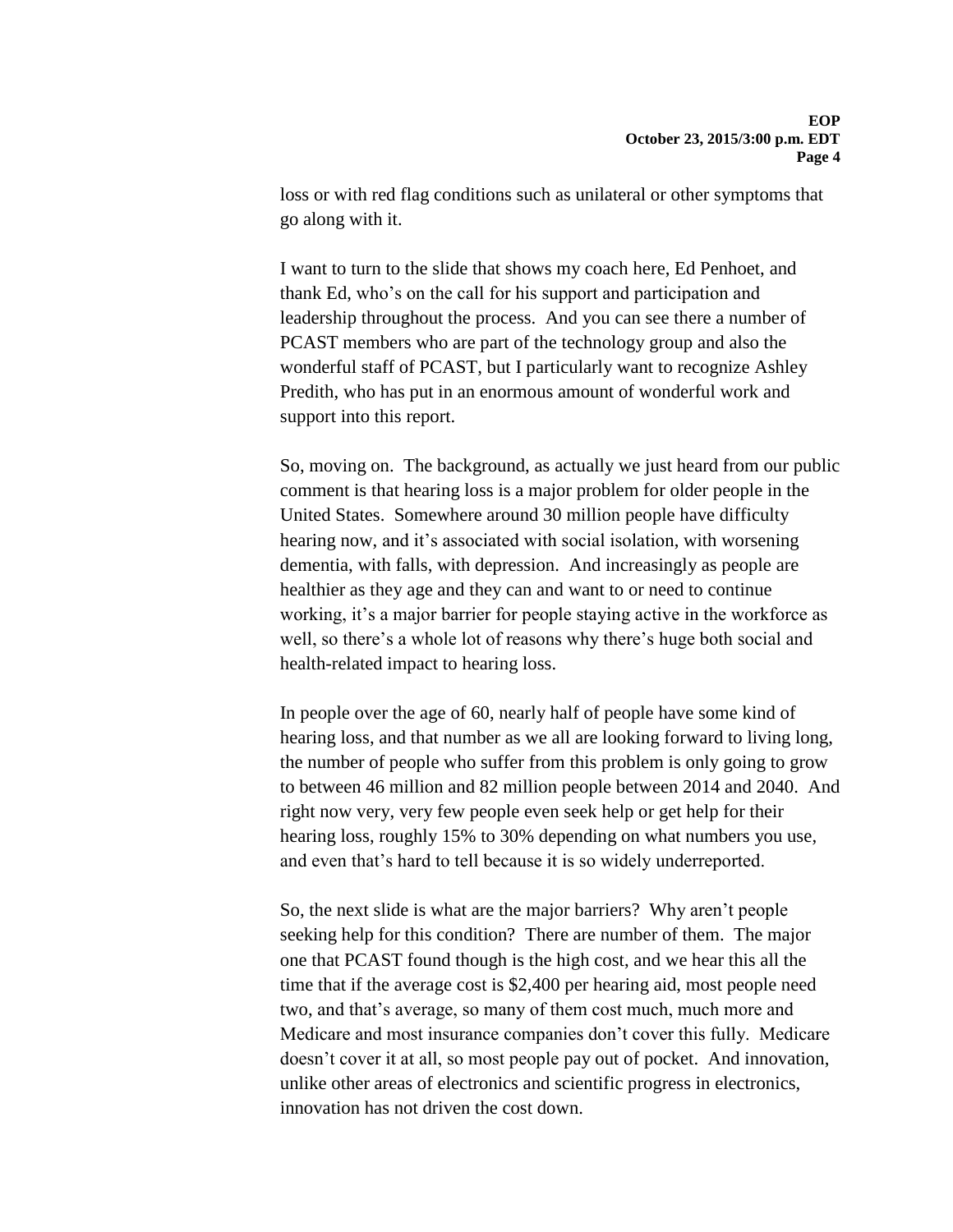Other barriers, if you go to the next slide, include that it's complicated; it's difficult for consumers to shop for the best value that you have to go to a special dispensary to link in to one kind of hearing aid or another kind of hearing aid. It's not easy or even possible sometimes to do it online, and there's not a sort of an easy access that's private and simple to just ask a basic question do I need a hearing aid or not.

And that adds to the fact that there still is unfortunately social stigma about this problem and therefore limited consumer awareness. People just don't want to think about it, and similarly, health providers aren't engaged. Even primary care physicians who care for elderly patients, it's not usually part of the routine wellness exam for elders, in part because it's off in this sequestered area unto itself.

So, if you look to our conclusions from this, we've concluded that this is a problem that is really ripe for change. There are actually, there are lots of advances in technology that ought to be able to drive the cost down and make these devices more adaptable and more available. And we believe that just a few key federal actions could really give momentum to the needed changes. We want to acknowledge that the regulatory approach that FDA has been using, which dates for about 40 years ago, is focused on identifying unusual causes of hearing loss that might have serious consequences and that need to see a doctor and be treatable other ways. And we acknowledge that those things do exist, but they are so relatively uncommon and their presentation is usually very different than this gradual onset kind of mild hearing loss that is the norm in age-related hearing loss that we think consumers could easily tell the difference and could be able to self-identify when they need to see a doctor.

So, we think that this is a perfect opportunity as in many other areas of consumer health products to increase access to better, cheaper technology much like people do with reading glasses. If they just need a reading connection as they age and they need reading glasses, as long as it's a mild impairment, you can go to the local drug store and try out glasses and get one that works for you.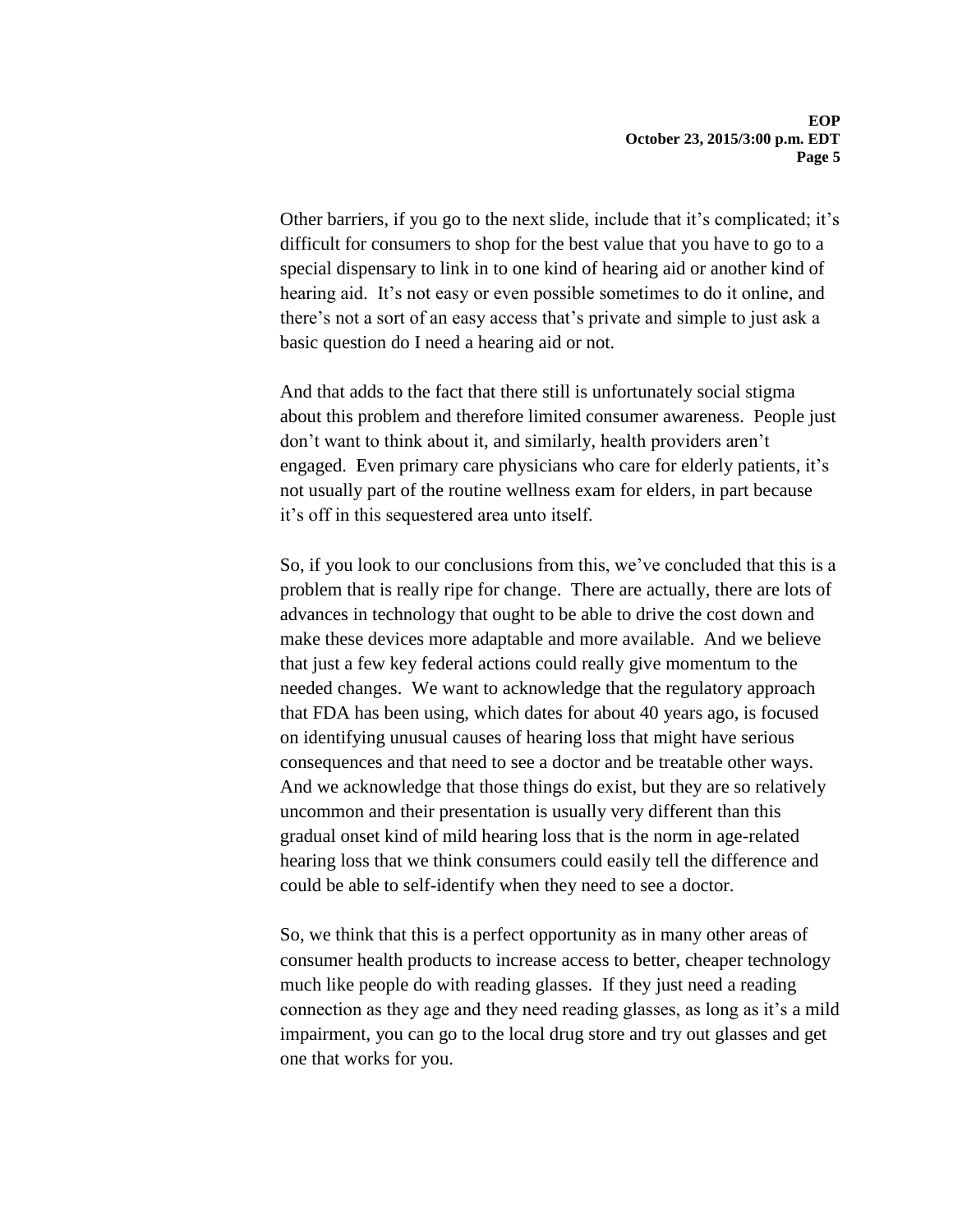So, if you turn then to the recommendations, think about our goals for these recommendation. First is to reduce cost. The second is the increase the number of people who use this technology. The third is stimulate and [audio disruption]. So, turning then to the first recommendation in the category of opening the market, we are recommending that FDA should create a new, distinct category for basic hearing aids that would be able to be sold over the counter.

These would be non-surgical air conduction hearing aids intended to address bilateral gradual onset, mild to moderate age-related hearing loss. This over the counter class of hearing aids would not require consultation with a credentialed dispenser, and consumers would also be able to get both in stores and online tests that are appropriate to the self [audio disruption] adjustment. I would remind PCAST that the criteria that FDA uses for over-the-counter products are that consumers should be able to self-diagnose, self-treat, and self-monitor the condition, and we believe that this condition fills all three of those.

The second part of that is that FDA should exempt this class of hearing aids from the quality systems with new regulation in its present form that it uses for medical devices and substitute instead compliance with standards that are appropriate to the consumer electronics industry, which has a very different sort of manufacturing process and allow appropriate third-party organizations to develop standards that would be approved by the FDA. And again, similar actions could be taken with respect to the diagnostic hearing test.

If we go to recommendation two, recommendation two has to do with PSAPs, personal sound amplification products. This one category of devices that might be made available in this over-the-counter mode, and we're recommending that PCAST should withdraw a draft guidance that was issued in November of 2013 about PSAPs and instead broadly define PSAPs as devices for discretionary consumer use that are intended to augment, improve, and extend the sense of hearing in individuals.

Basically PSAPs are personal amplification devices that are used in a range of situations, and the PSAP manufacturers should be able to label and market their products to say that people who need mild amplification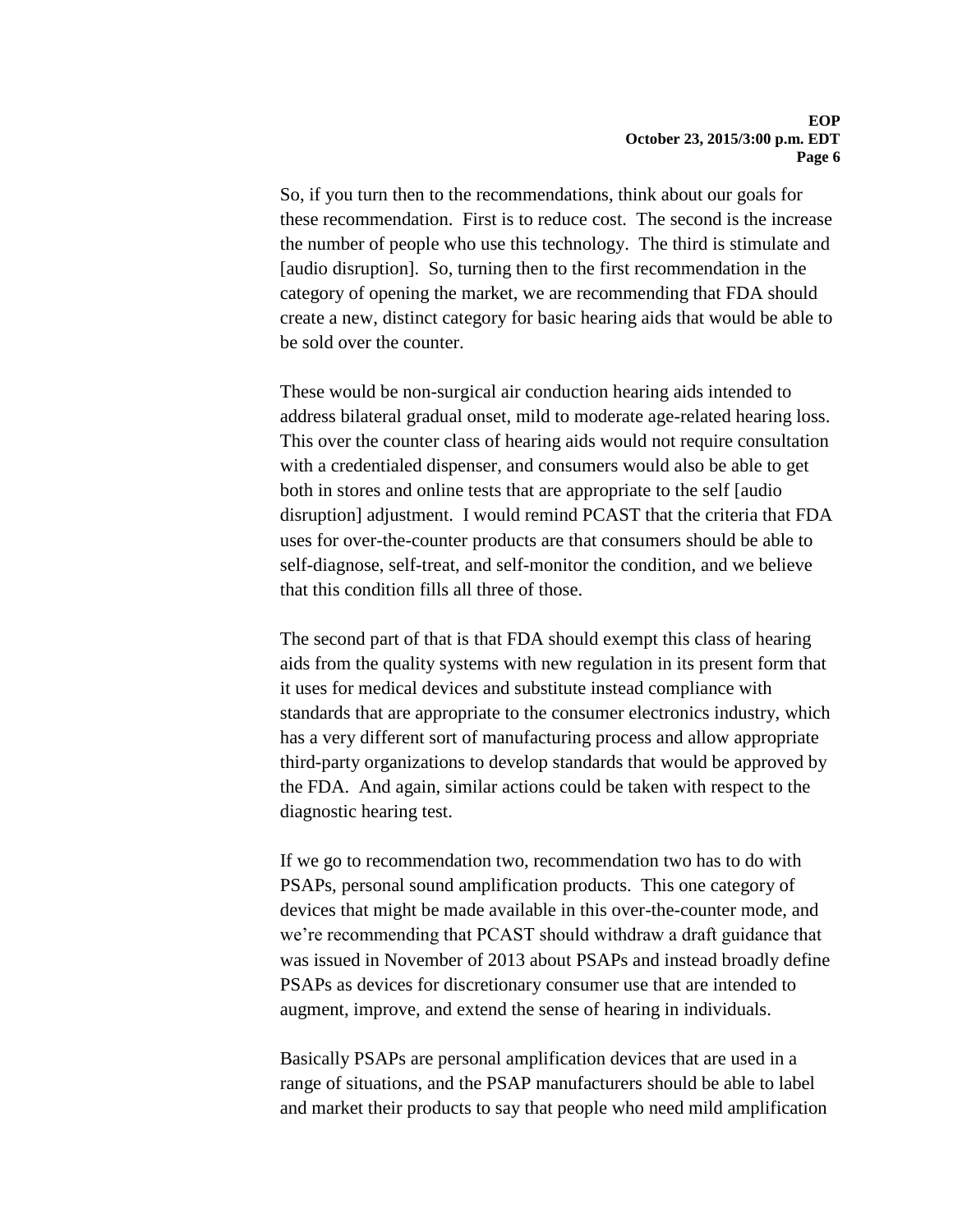might be helped by this and make those available to people who are willing to try them out. All of them have policies where you can return it if it doesn't work, people can try it out at home, etc.

If you turn to recommendation number three, we now turn to the consumer choice portion of the recommendations. The first one of these recommendation number three is again with the analogy of eye glasses. FTC, in parallel to the eye glass rule, should require audiologists and hearing aid dispensers who perform these standard diagnostic hearing tests and fittings to provide the customer with a copy of their audiogram programmable audio profile at no additional cost after they've had the exam, so then they can shop around and go to whatever vendor they want and get the best product for them.

And then recommendation number four is also a parallel for the Federal Trade Commission contact lens rule, and basically we think that FTC should define a process by which patients can authorize the hearing aid vendors, and this is important, either in state or out of state to obtain a copy of their hearing test results, so that when you're going to another vendor or another provider that person can access the results and be able to provide in a cost effective way the services that you need.

I do want to point out that FTC has the authority to issue regulations like this, but of course that would also be very much helped and accelerated by legislative direction should the Congress want to make such a recommendation as well.

So, in summary, we think that the risks of continuing down the road we're on of having so many millions of people who do not or cannot get hearing aids is just unacceptable to having a vibrant and active aging population. The major barriers, we believe, are cost and the limited ability to shop for best value, so these few changes which are within the federal capability we think could go a long way towards addressing this problem.

So, Eric, I'm going to turn this back over to you.

Eric Lander: Chris, thank you so much for that very clear presentation, and thank you and your colleagues for the leadership of this group and all the members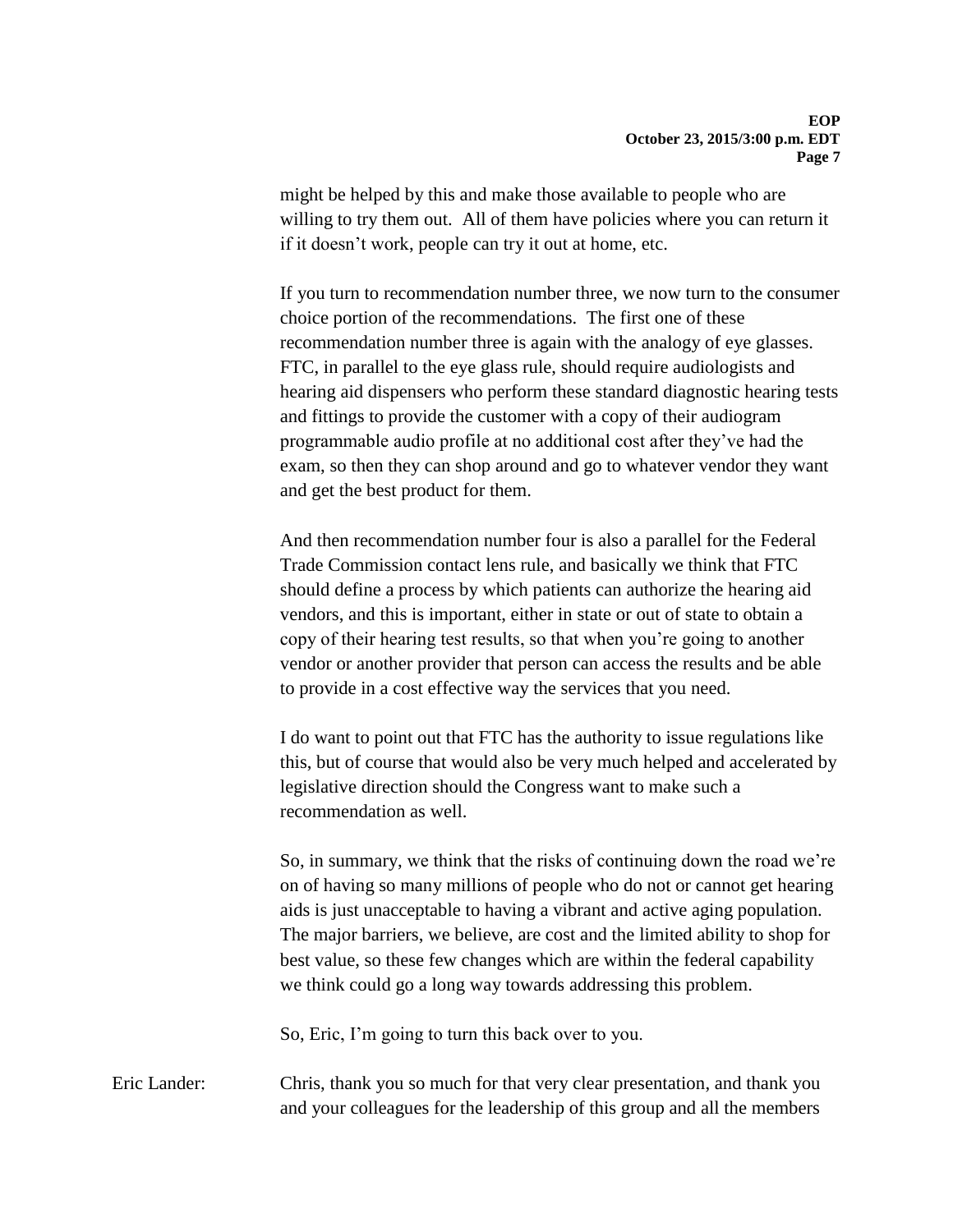of the group. So, at this time, we've gotten to hear from Chris. The slides that you have notionally shown by making available on the web or just show them on the phone call here, are available to everyone.

I'm going to open the floor to questions from PCAST. Our usual pattern is for people to raise their flags around the table, but that's going to be inconvenient, so I'm just going to suggest that PCAST members jump in and ask to be recognized.

Michael Mcquade: Hi, Eric. It's Michael.

Eric Lander: Go right ahead, Mike.

Michael Mcquade: Sure, Michael McWade. Chris, a question for you, can you just say a few more words about how quickly the FTC could move to implement or what other guidance or approvals they might want from a legislative point of view?

Chris Cassel: FTC has the authority, Michael, to do this. We've talked with them, and actually that's how—but they don't in this day and age generally unless there's a strong pressure from Congress or some constituent group, they generally don't initiate that action, so I think some message from Congress would definitely be helpful in accelerating this process. And this is definitely a [audio disruption] issue and one that comes up often because so many elected representatives do have constituents who struggle with this problem.

Michael McQuade: Okay, thank you.

Eric Lander: Other questions? Anyone else from PCAST? That's fine. Can I just ask just for a clarifying question? I think it's clear from what you said, but my understanding is that this category of basic hearing aid is not for everyone. It's useful for a very large number of people, but there are people for whom this isn't the solution, and so you're not saying that all hearing aids should be over the counter.

Chris Cassel: That's right, Eric, any more than we think all eye glasses should be over the counter. If you have a either very severe hearing loss or just a sudden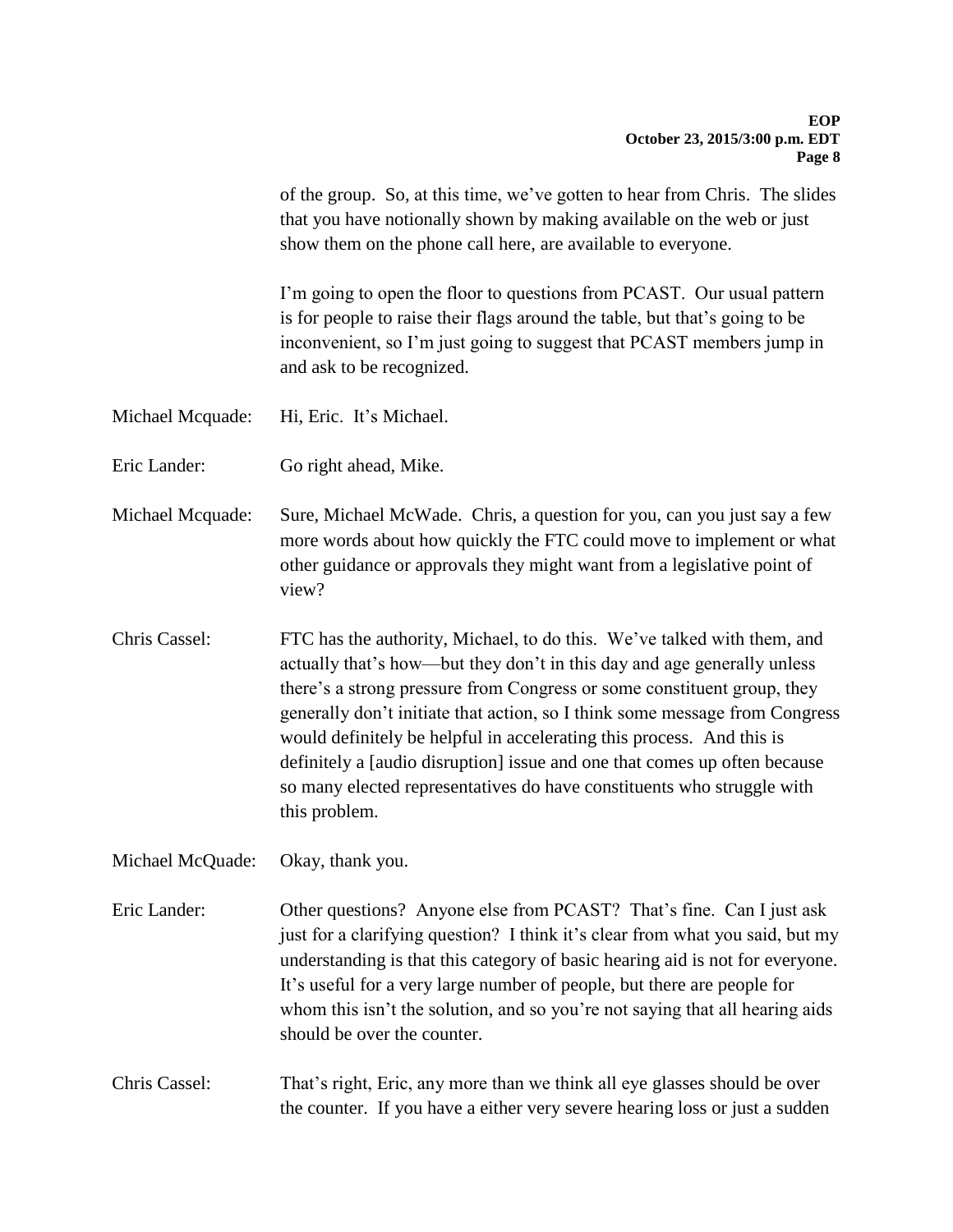|               | onset, there's a kind of a list of red flag conditions that could be posted in<br>every place where these devices are manufactured. FDA has done a very<br>nice job of pulling those together. If you have a headache, if you have<br>dizziness, if it's just on one side, if it's happened very suddenly, then those<br>are the red flag conditions, and then you should definitely see your doctor.<br>So, it's for people who just have this insidious slow onset very mild<br>hearing loss. And, you know, the products are such that if they don't work<br>for you, then you can always seek professional help. |
|---------------|----------------------------------------------------------------------------------------------------------------------------------------------------------------------------------------------------------------------------------------------------------------------------------------------------------------------------------------------------------------------------------------------------------------------------------------------------------------------------------------------------------------------------------------------------------------------------------------------------------------------|
| Eric Lander:  | Right. Look, that's great. Are there any other questions? I'm not<br>surprised there are not, because, of course, we've discussed this<br>extensively including most recently in our most recent public session, so I<br>feel comfortable in calling the question. I'm going to ask all PCAST<br>members, we know who's on the line, so just all PCAST members, when I<br>ask for yay votes to just indicate, and then I'll ask if there are any<br>opposed.                                                                                                                                                         |
|               | All PCAST members in favor of approving this report?                                                                                                                                                                                                                                                                                                                                                                                                                                                                                                                                                                 |
| All           | Aye.                                                                                                                                                                                                                                                                                                                                                                                                                                                                                                                                                                                                                 |
| Eric Lander:  | Are there any opposed? Are there any abstentions? Hearing none, the<br>report is unanimously approved. Our next step is to make sure that it is<br>carefully reviewed for typos and other things. It goes through some copy<br>editing, but I am optimistic that the text of the report should be available<br>for release next week.                                                                                                                                                                                                                                                                                |
|               | So, with that, I want to thank everyone on PCAST who's worked on this,<br>those who have joined for the public meeting today by phone, members of<br>the public who have joined listening, and this is of course recorded and<br>available later, and our public commenter, Mr. Crowley.                                                                                                                                                                                                                                                                                                                             |
|               | I don't believe there's any other business, and so, John, unless you have<br>anything you'd like to add, I would like to declare us adjourned.                                                                                                                                                                                                                                                                                                                                                                                                                                                                       |
| John Holdren: | I can only add my thanks to everybody and particularly to Chris and Ed<br>who led this study, but also to all who contributed.                                                                                                                                                                                                                                                                                                                                                                                                                                                                                       |